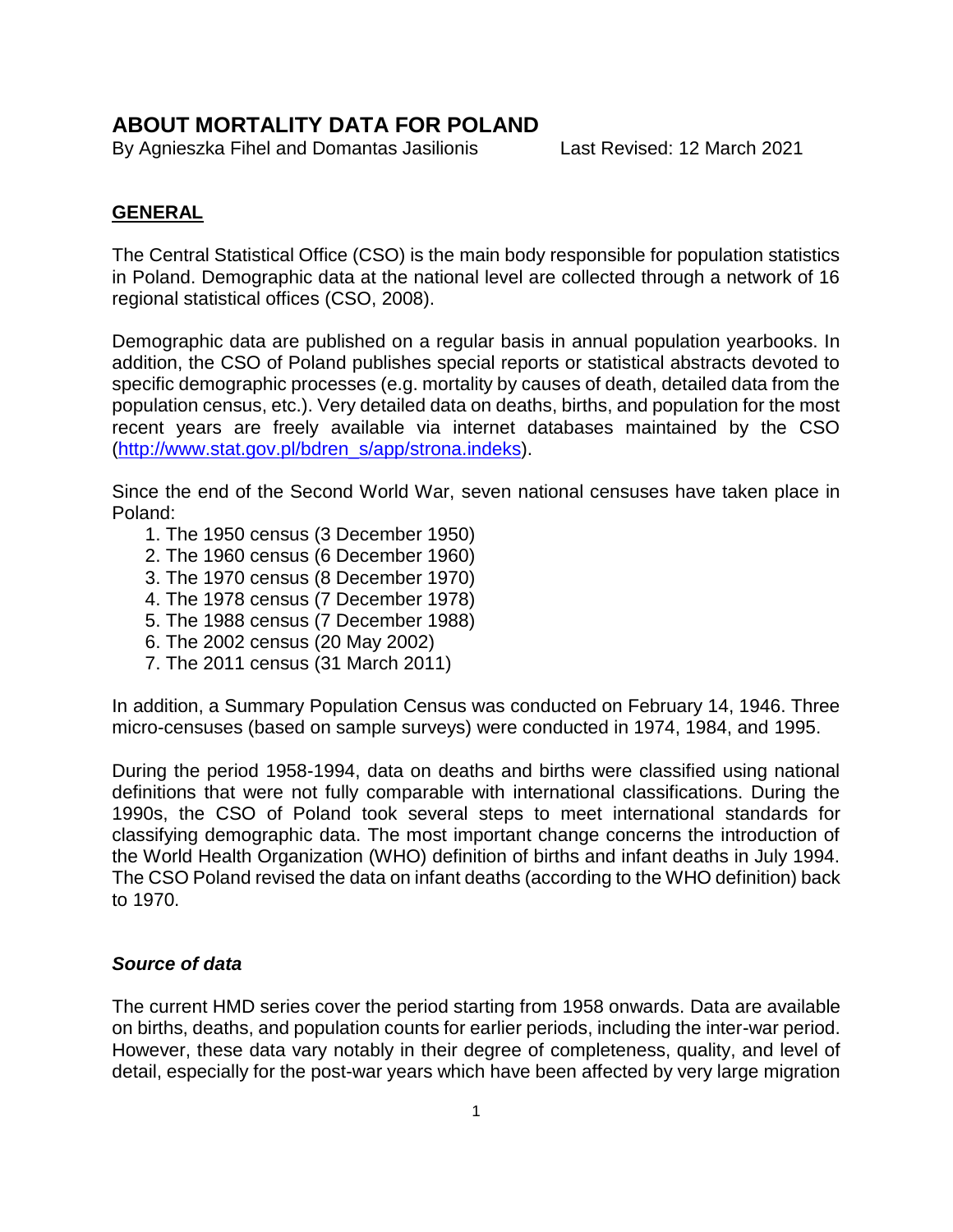waves and border changes. Very significant border changes occurred during the early 1920s and immediately after the Second World War. Extension of the series back to the 1950 census is further complicated by problems with the 1960 census (see the section on Data quality issues), large irregular migration waves, and the lack of detailed data.

Official data on births, deaths, and population are published by the Central Statistical Office of Poland (in computerized data files). These data also include computerized datasets containing unpublished demographic data for the period of communist rule (1958-1988). Some of the original data used for HMD were collected from the state archives by Agnieszka Fihel (University of Warsaw, Poland).

## **TERRITORIAL COVERAGE**

There were no territorial changes in Poland during the period covered by the available data (1958-2019).

## **DEATH COUNT DATA**

### *Coverage and completeness*

To our knowledge, during the period 1958-2019, registration of deaths was complete and covered the whole territory of Poland.

## *Specific details*

The most important limitation of the data on deaths concerns a more restrictive definition of infant deaths than that used by WHO that was in force until the 1<sup>st</sup> of July 1994. According to the pre-1994 Polish definition, early neonatal deaths (i.e., within the first 7 days of life) were not registered if the birth weight was less than 601 g (CSO, 2007). This definition was different from that proposed by WHO and led to an under-estimation of infant deaths in Poland. Since the  $1<sup>st</sup>$  of July 1994, the WHO definition of a live birth has been used in Poland. This shift in registration procedures has resulted in a ≈20% increase, on average, in infant death rates (CSO, 2007). The CSO of Poland has produced an adjusted series of infant deaths (to conform to the WHO definition) for the years 1970-1994 (used for the HMD).

Evidence from the post-communist countries show that estimates of mortality at older ages should be treated with caution due to age overstatement and age heaping problems (Anderson & Silver, 1997). Kannisto suggested that the Polish mortality data are of "conditionally acceptable quality" (Kannisto, 1994). We did not find any serious evidence of age heaping or age overstatement problems in Poland (see Figure 2 in Appendix 2). Life table estimates for ages above 65 also look plausible when compared with the high quality Swedish data.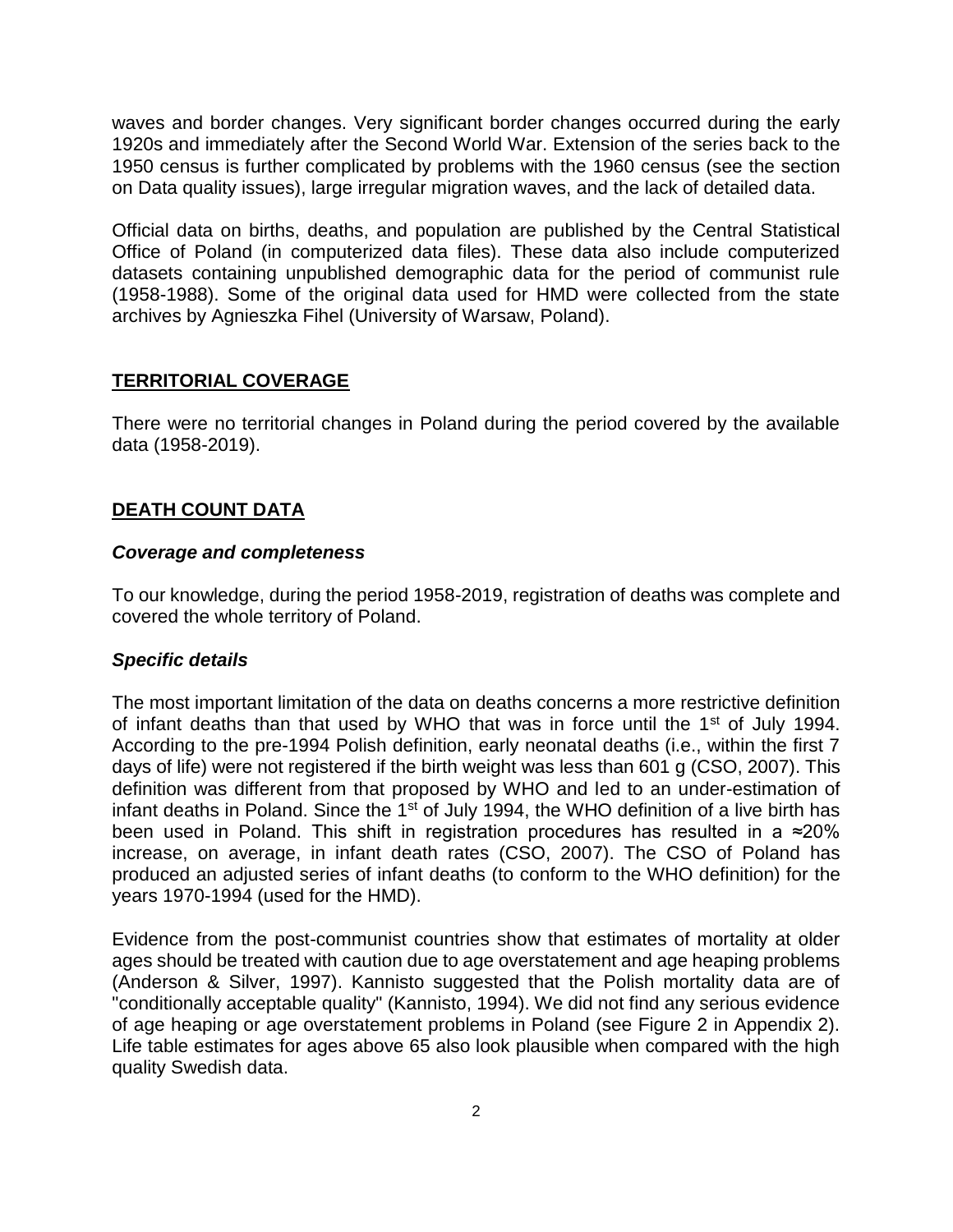## **POPULATION COUNT DATA**

### *Coverage and completeness*

Six population censuses (1960, 1970, 1978, 1988, 2002, and 2011) were conducted in Poland during the period of observation (1958-2014). The Central Statistical Office of Poland produced a series of post-censal population estimates (as of December 31<sup>st</sup>) for the inter-censal years 1970-1977, 1978-1987, 1988-1999, 2002-2010, and 2011 onwards. The reference date for estimates during 1996-1999 was January 1<sup>st</sup>. The official population estimates for 2000-2002 were recalculated backwards from the results of the 2002 census. The population estimates for the period 1958-1960 are pre-censal estimates calculated according to the HMD Methods Protocol*.* Due to discontinuities between different series, official post-censal population estimates have been used for the periods 1978-1987 and since 2011, while for the years 1960-1977 and 1989-1999 new inter-censal estimates were calculated following the HMD Methods Protocol. For the most recent inter-censal period 2002-2010 and for the two years preceding the 2002 census (2000-2001) we used inter-censal population estimates recalculated back from the most recent census of 2011. These estimates by single year of age have been produced by Krzysztof Tymicki (Institute of Statistics and Demography, Warsaw School of Economic) in cooperation with the Central Statistical Office. It should be noted that these population estimates are not official population estimates and they have never been published by the CSO. The officially published age-specific inter-censal population estimates revised according to the 2011 census are published only for the year 2010 whereas the official data for the years 2002-2009 refer to previously published post-censal population estimates based on the 2002 census. The latter series are based on previously used definitions of population (permanent or temporary resident concepts). Due to high and irregular migration during the inter-censal period, the HMD methodology of inter-censal estimation was not applicable either.

## *Specific details*

During the period covered by the HMD (1958-2019), there were four different definitions of population used for demographic statistics (CSO, 2007). During the years 1958-1982, population statistics referred to the currently resident (*de facto*) population. From 1983 to 2005, population statistics covered the population registered as permanent or temporary (at least 2 months) residents. Starting in 2006, the definition was modified so that temporary residence referred to those in the country for at least 3 months. Finally, a more recent change was introduced with the 2011 census. Following this census, a new concept of "usual residence" was introduced in population statistics. The new official definition includes as usual residents all the individuals who are living in Poland (whether as permanent residents or as immigrants holding and not holding permanent residence cards) and even those (officially) declaring their intention to live in Poland for at least one year. This definition excludes people who officially declared to the authorities their departure abroad for a period of more than one year. Judging from the official data on population estimates, we assume that emigrants who do not officially declare their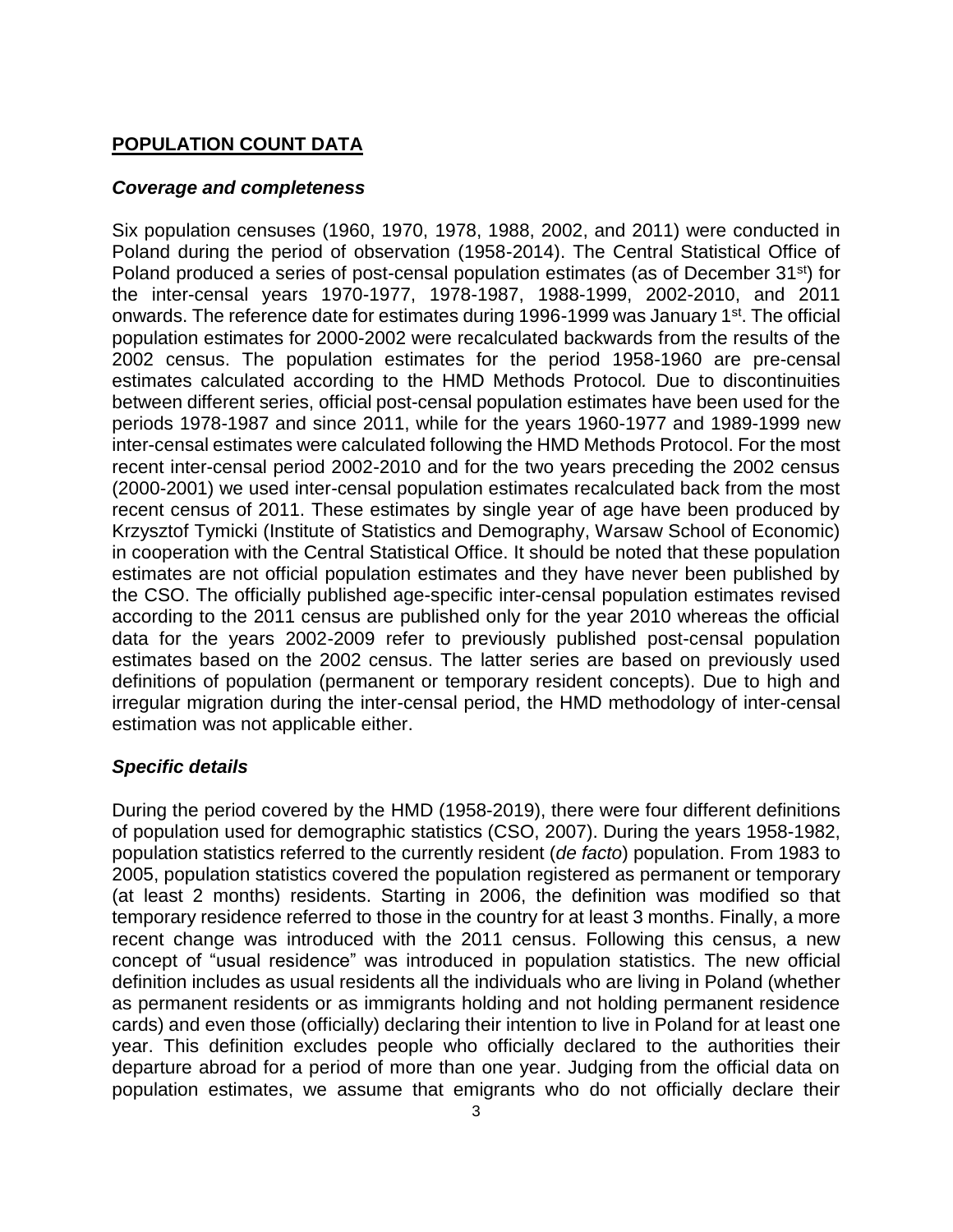departure to the authorities are still considered as usual residents (despite de facto residing abroad for longer than one year).

The new definition creates a spurious increase in population numbers. The transition from the previously used permanent or temporary residence concept (population estimates until 2000) to the usually resident concept (unofficial inter-censal population estimates based on the 2011 census) for the year 2000 and onwards is thus treated in the HMD as a territorial change in order to make the appropriate adjustments to the formulas for calculating death rates (see the HMD Methods protocol for a description of the method), with the goal of ensuring consistency between the numerators and denominators of the rates.

For most years, data are available by single years of age up to an open-ended interval (90+, 95+, 100+, and 101+). Unfortunately, for some years during the 1970s, the data were available only up to age 75+ (1972 and 1974). Therefore, we calculated our own inter-censal population estimates instead of using the official data for the period 1970- 1977. It should be noted that the December  $31<sup>st</sup>$  population estimates for 1978 (instead of the census counts as of 7.12.1978) are treated as a "pseudo-census point" for the end of the inter-censal interval and used the 1970 census counts for the start of the interval. We then applied our standard inter-censal survival method (as described in the HMD *Methods Protocol*) to derive January 1st population estimates for 1971-1978.

## **BIRTH COUNT DATA**

### *Coverage and completeness*

To our knowledge, the registration of births is considered complete and covers the entire territory of Poland.

## *Specific details*

Until the  $1<sup>st</sup>$  of July 1994, the definition of a live birth differed from the WHO definition (CSO, 2007). A live birth was defined based on the following criteria: evidence of life (i.e., respiration after separation from mother's body) and birth weight of 601 grams or greater. Infants who did not meet these criteria and died within their first week of life were not counted as live births or as infant deaths but rather were counted under the separate category of "unable to live, born with signs of life" (CSO, 2007). Only if these newborns survived more than seven days were they registered as live births and infant deaths. Thus, due to this stricter definition, a portion of the live births and infant deaths was not recorded as such.

Since the 1<sup>st</sup> of July 1994, the WHO definitions of a live birth and an infant death have been used by CSO Poland (CSO, 2007). A live birth refers to "the complete expulsion or extraction from its mother of a product of conception, irrespective of the duration of the pregnancy, which, after such separation, breathes or shows any other evidence of life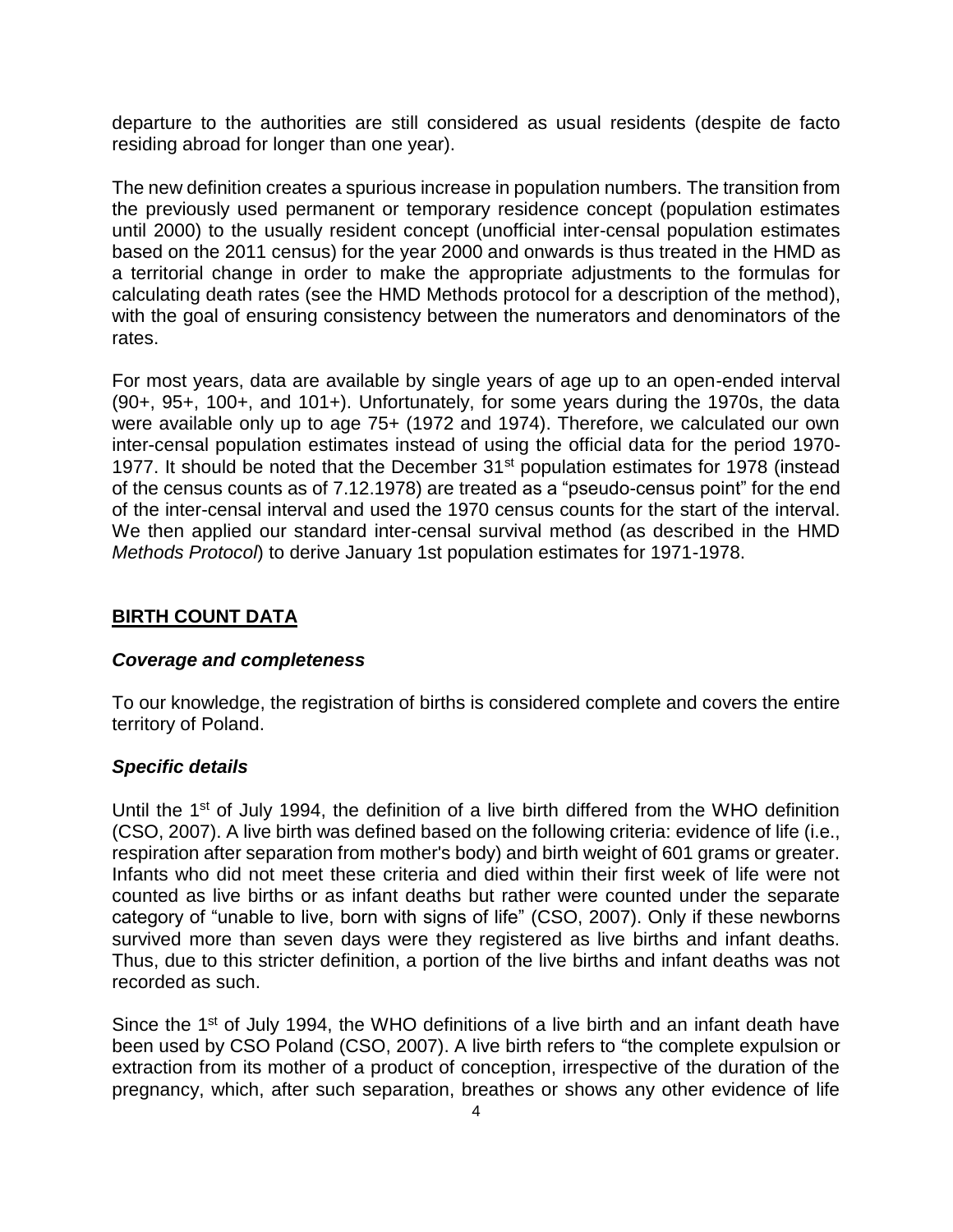(e.g. beating of the heart, pulsation of the umbilical cord or definite movement of voluntary muscle) whether or not the umbilical cord has been cut or the placenta is attached". Each product of such a birth is considered live born.

#### **DATA QUALITY ISSUES**

#### *Problems around the population census of 1960*

The 1960 census counts show a notable dip in the number of males at ages 20, 21, and 22 (Figure 1). The reason for such a sudden drop in official male population counts is unknown. These ages correspond to the conscript ages (at that time) and it is possible that male conscripts were excluded from official population counts. Such practice was also discovered in some other countries (see Background and Documentation file for Northern Ireland, for example). In addition, the corresponding dip in male counts is not visible in the 1970 census data. The CSO Poland also produced a revised population estimate for 1960 (as of December 31<sup>st</sup>, 1960). The revised data do not show any drop in male counts at these ages (Figure 2). Therefore, for estimation of the inter-censal population estimates for 1960-1969, we used the revised population estimate for 1960 (as of December 31<sup>st</sup>, 1960) as a "pseudo-census point".

#### *Problems regarding official population estimates*

There are some discrepancies between different series of official post-censal population estimates. First, there is a discontinuity between the population estimate for 1969 based on the 1960 census data and the population estimate for 1970 based on the 1970 census data (Figure 3). This is related to unregistered emigration during the 1960s. Therefore, we calculated our own inter-censal population estimates for the period 1960-1969. It should be noted that we used the December 31<sup>st</sup> population estimate for 1960 (instead of the census counts as of December  $6<sup>th</sup>$ , 1960) as a "pseudo-census point" for the start of the inter-censal interval and the 1970 census counts for the end of the interval. We then applied our standard inter-censal survival method (as described in the HMD *Methods Protocol*) to derive January 1<sup>st</sup> population estimates for 1960-1970.

Second, there is a very sudden drop in the official total population estimate between 1999 and previously published post-censal estimates for the years 2000 onwards (Figure 3). According to these official data, the total number of males decreased by about 246 thousand between these two years. This discontinuity is due to the fact that population estimates for 1988-1999 are the post-censal estimates based on the 1988 census, whereas the corresponding figures for 2000 onwards refer to the series of revised population estimates recalculated backwards based on the latest census of 2002. The difference between the two series of population estimates is mostly due to large levels of unregistered emigration during the 1990s, which was not accounted for in the official statistics. This problem was resolved by re-calculating inter-censal population estimates for the period 1988-2000 following the HMD Methods Protocol, which eliminates the discontinuity between the two series of the data.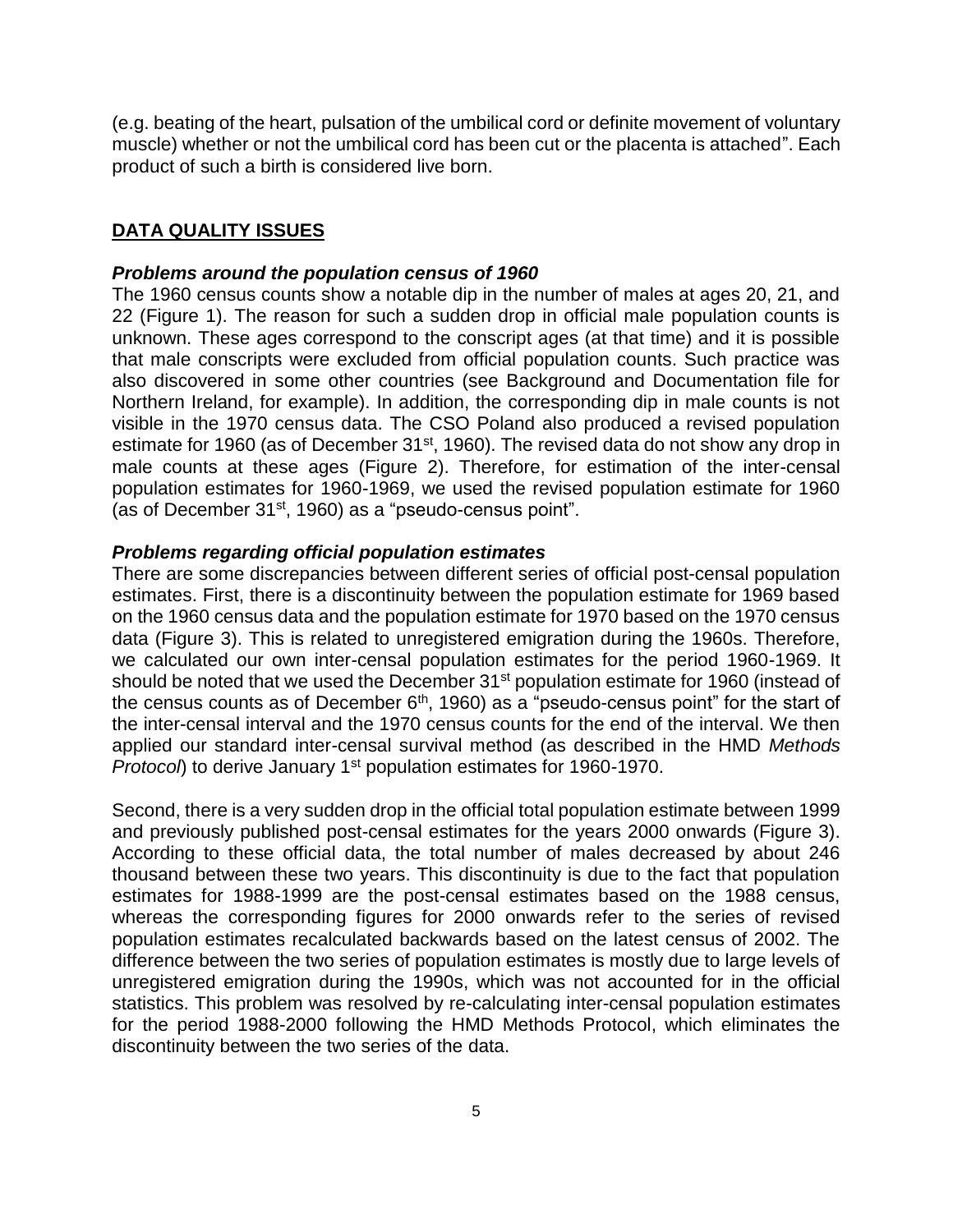There is another disruption when comparing old post-censal total official population counts for 2002-2009 (based on the 2002 census) and newly published official figures for 2010 (recalculated back from the 2011 census) (Figure 3). Despite substantial emigration (including unregistered emigration) following the EU enlargement in 2004, there is an unexpected increase in the population between 2009 and 2010. This jump is explained by the introduction of the new population definition in the 2011 census (the usual resident population concept) which included people *de facto* residing abroad previously not counted. For example, this definition included Polish citizens de facto residing abroad but who did not report their departure to the Polish migration authorities.



**Figure 1**. **Official age-specific census population counts (as of December 6th , 1960) by sex**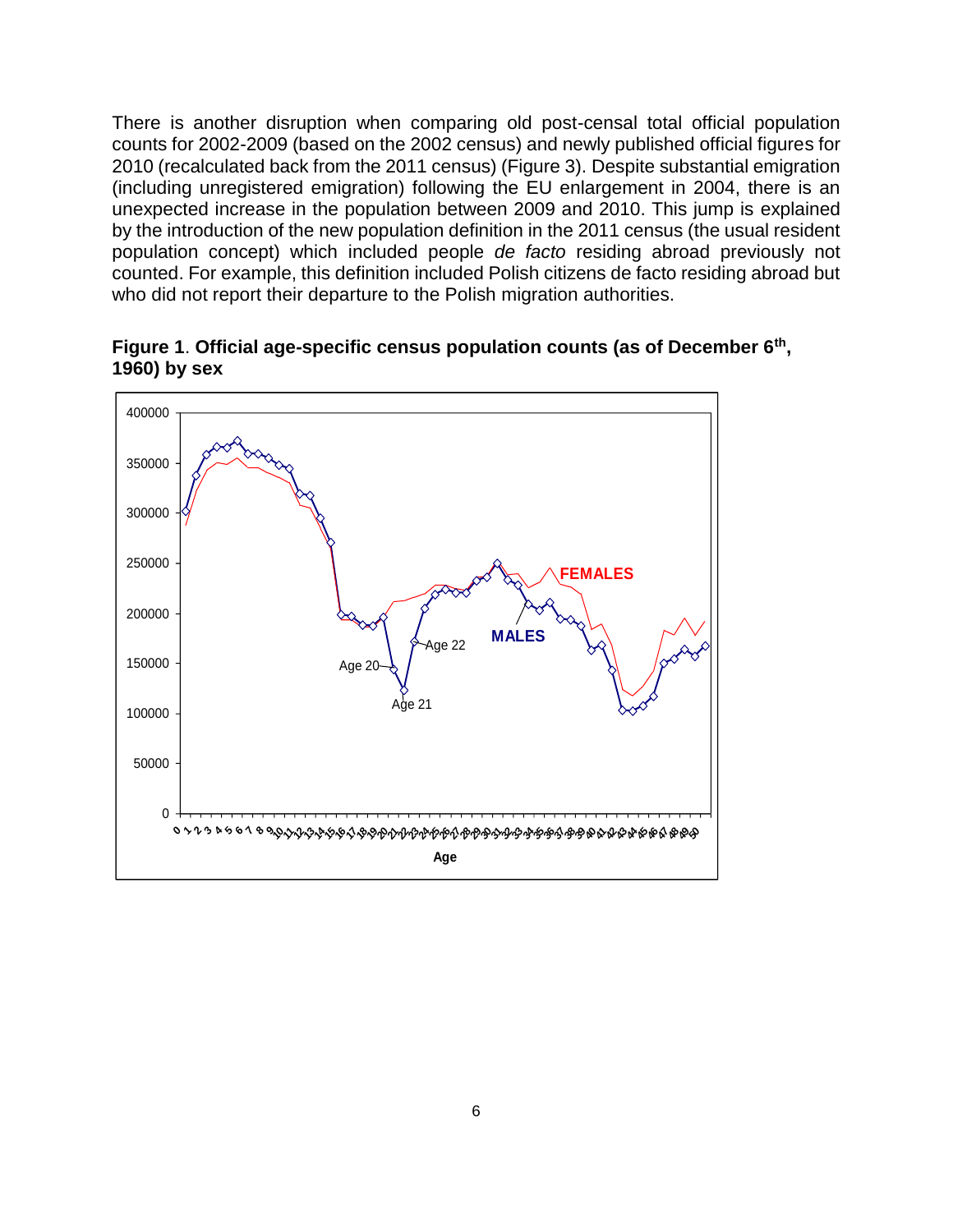**Figure 2**. **Official age-specific male census counts (as of December 6th, 1960) and population estimates (as of December 31st, 1960)**







Sources: CSO Poland, various years (see the reference file for Poland).

\* unpublished inter-censal age-specific population estimates for the period 2000-2010 produced by Krzysztof Tymicki (Institute of Statistics and Demography, Warsaw School of Economic) in cooperation with the Central Statistical Office.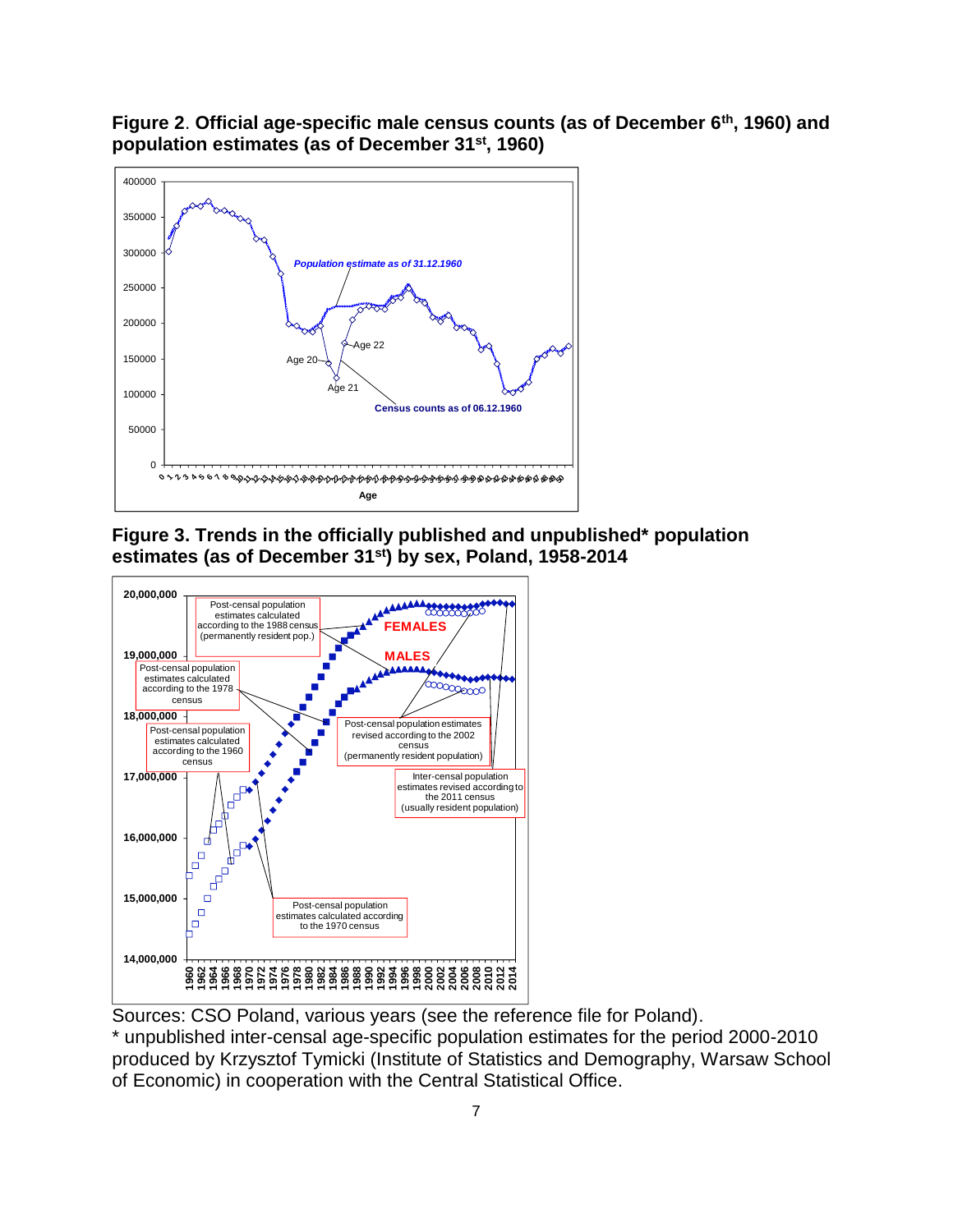### **REVISION HISTORY**

### *Changes with the August 2018 revision:*

- **Life tables:** All life tables have been recalculated using a modified methods protocol. The revised protocol (Version 6) includes two changes: 1) a more precise way to calculate a0, the mean age at death for children dying during the first year of life and 2) the use of birth-by-month data (where and when available) to more accurately estimate population exposures. These changes have been implemented simultaneously for ALL HMD series/countries. For more details about these changes, see the revised Methods Protocol (at http://www.mortality.org/Public/Docs/MethodsProtocol.pdf), particularly section 7.1 on Period life tables and section 6 and Appendix E, on death rates. The life tables calculated under the prior methods (Version 5) remain available at v5.mortality.org but they have not been, and will not be, updated.
- A pre-censal estimation procedure has been implemented to better estimate population for the years 1958-1960.
- Revised (final) count of live births for 2018 replaced previously published provisional number of live births.

## **ACKNOWLEDGEMENTS**

We would like to thank Longina Rutkowska, Agnieszka Znajewska, Roman Popiński, Lech Boleslawski and other colleagues at the Central Statistical Office of Poland for their cooperation and help in obtaining the Polish data. We are also grateful to Krzysztof Tymicki (Institute of Statistics and Demography, Warsaw School of Economic) who (cooperation with the Central Statistical Office) prepared inter-censal age-specific population estimates for the period 2000-2010.

## **REFERENCES**

- Anderson, B.A., Silver, B.D. (1997). "Issues of Data Quality in Assessing Mortality Trends and Levels in the New Independent States." Pp.120-154 in: *Premature Death in the New Independent States*. Washington, DC, USA: National Academy Press.
- Central Statistical Office of Poland (CSO of Poland). (2007). *Rocznik Demograficzny 2007. Demographic Yearbook 2007.* Warsaw, Poland: Zakład wydawnictw statystycznych.
- Central Statistical Office of Poland (CSO of Poland). (2008). *Organisation of official statistics*. Retrieved 20 April 2008 [\(http://www.stat.gov.pl/\)](http://www.stat.gov.pl/).
- Kannisto, V. (1994). *Development of Oldest-Old Mortality, 1950-1990: Evidence from 28 Developed Countries.* Odense, Denmark: Odense University Press, 108p.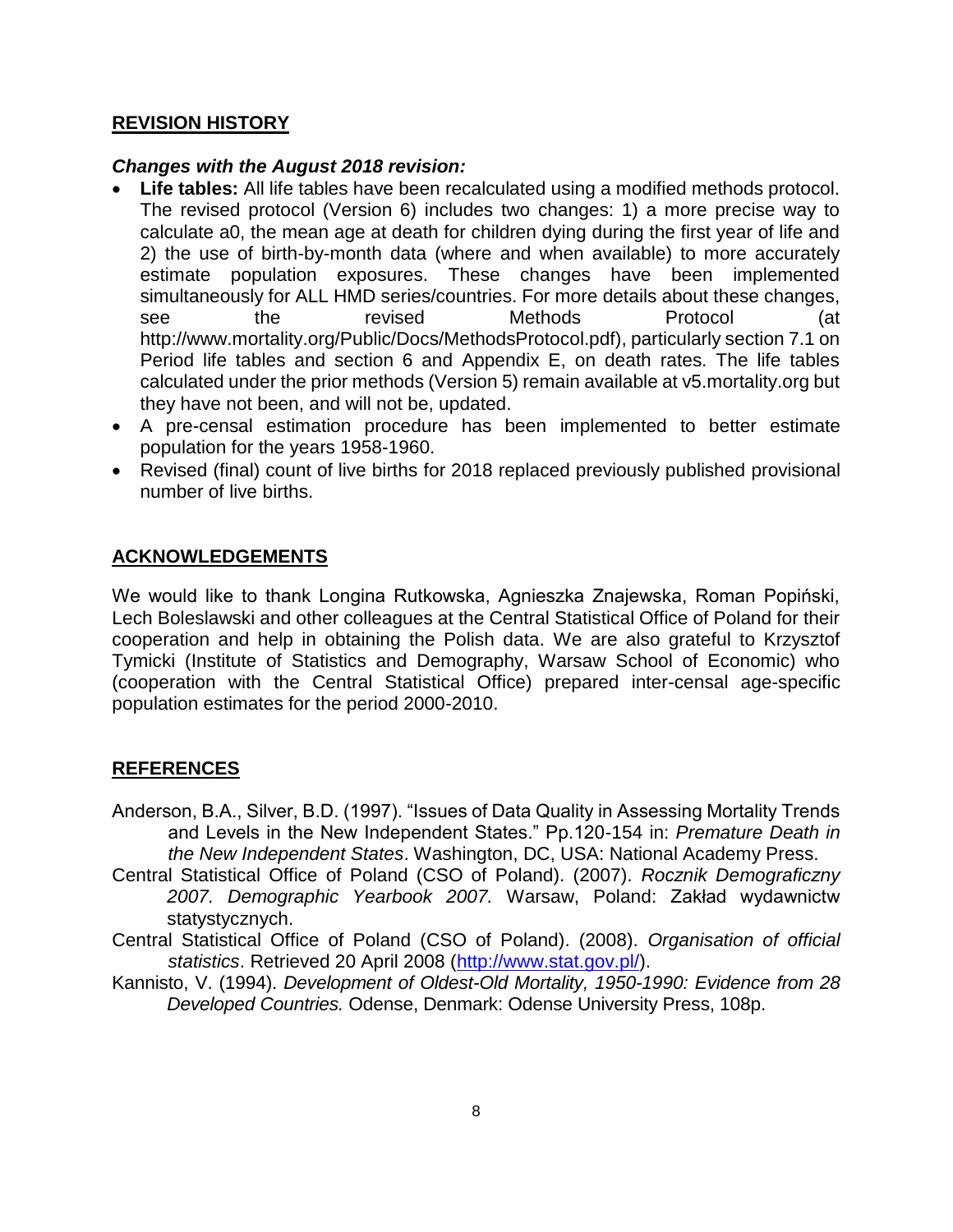# **APPENDIX 1:**

# **DESCRIPTION OF THE DATA USED FOR THE LEXIS DATABASE**

# **DEATHS**

| <b>Period</b>                       | <b>Type of Data</b>                                                                                                                                                                | Age<br>grouping                                                                                       | <b>Comments</b>                                                                                | RefCode(s)           |
|-------------------------------------|------------------------------------------------------------------------------------------------------------------------------------------------------------------------------------|-------------------------------------------------------------------------------------------------------|------------------------------------------------------------------------------------------------|----------------------|
| 1958-1969                           | Number of deaths by sex, single<br>year of age, and birth cohort<br>(Lexis triangles, except for the<br>open-ended interval).                                                      | 0, 1, 2, ,<br>99, 100+,<br>unknown                                                                    | No adjustment has<br>been made for the<br>underestimation of<br>the number of<br>infant deaths | 18                   |
| 1976, 1979                          | Number of deaths to the de facto<br>population by sex and 5-year<br>age groups (5x1 rectangle)<br>except first four ages by single<br>year of age and last open-ended<br>interval. | 0, 1, 2, 3, 4,<br>5-9, , 80-<br>84, 85+,<br>unknown                                                   | Infant deaths<br>adjusted to follow<br>the WHO definition                                      | 20, 21, 38           |
| 1970-1975<br>1977-1978<br>1978-1982 | Annual number of deaths by sex<br>and single year of age (1x1<br>rectangle).                                                                                                       | 0, 1, , 99,<br>$100 +$ .<br>unknown                                                                   | Infant deaths<br>adjusted to follow<br>the WHO definition                                      | 19, 38               |
| 1983-1987                           | Annual number of by sex and<br>single year of age (1x1<br>rectangle).                                                                                                              | 0, 1, , 99,<br>$100+,$<br>unknown                                                                     | Infant deaths<br>adjusted to follow<br>the WHO definition                                      | 19, 38               |
| 1988-2005                           | Annual number of by sex, single<br>year of age, and birth cohort<br>(Lexis triangles, except for the<br>open-ended interval).                                                      | 1988-1993:<br>0, 1, 2, ,<br>99, 100+,<br>unknown<br>1994-2006:<br>0, 1, 2, ,<br>109, 110+,<br>unknown | Infant deaths for<br>1988-1994<br>adjusted to follow<br>the WHO definition                     | 22<br>23<br>24<br>39 |
| 2006-2014                           | Annual number of by sex, single<br>year of age, and birth cohort<br>(Lexis triangles, except for the<br>open-ended interval).                                                      | 0, 1, 2, ,<br>99, 110+,<br>unknown                                                                    |                                                                                                | 24, 32, 40           |
| 2015-2018                           | Annual number of by sex, single<br>year of age, and birth cohort<br>(Lexis triangles, until the last<br>open-ended age interval 110+).                                             | 0, 1, 2, ,<br>99, 110+,<br>unknown                                                                    |                                                                                                | 46, 50, 51           |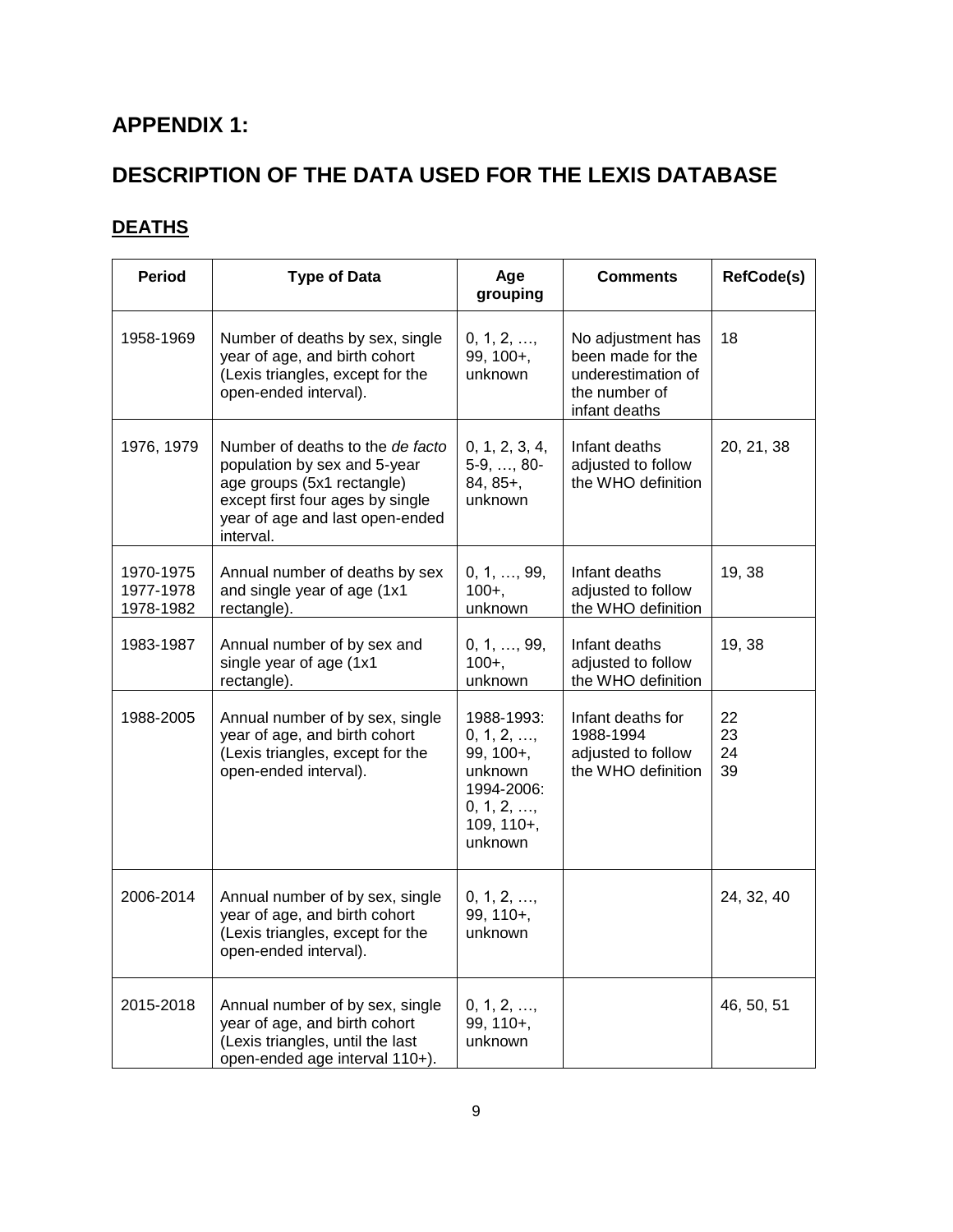# **DEATHS (CONTINUED)**

| Period | <b>Type of Data</b>                                                          | Age<br>grouping                    | <b>Comments</b> | RefCode(s) |
|--------|------------------------------------------------------------------------------|------------------------------------|-----------------|------------|
| 2019   | Annual number of deaths by sex<br>and single year of age (1x1<br>rectangle). | 0, 1, , 99,<br>$110+$ ,<br>unknown |                 | 58         |

## **POPULATION**

| <b>Period</b> | <b>Type of Data</b>                                                                                                                                                                                                                | Age grouping                                                         | <b>Comments</b>                                                         | <b>RefCode(s)</b> |
|---------------|------------------------------------------------------------------------------------------------------------------------------------------------------------------------------------------------------------------------------------|----------------------------------------------------------------------|-------------------------------------------------------------------------|-------------------|
| 1960          | Population estimates (as of December<br>31 <sup>st</sup> ) by sex and single year of age.<br>Actually present (de facto) population.                                                                                               | $0, 1, , 84, 85+,$<br>unknown                                        |                                                                         | 34                |
| 1970          | Census counts of population (as of<br>8.12.1970) by sex and single year of<br>age. Actually present (de facto)<br>population.                                                                                                      | $0, 1, , 99, 100+,$<br>unknown                                       |                                                                         | 3                 |
| 1978-<br>1982 | Annual population estimates (as of<br>December 31 <sup>st</sup> ) by sex and single year<br>of age. Actually present (de facto)<br>population.                                                                                     | 1978, 1980-1982:<br>$0, 1, , 99, 100+$<br>1979:<br>$0, 1, , 89, 90+$ |                                                                         | 8                 |
| 1983-<br>1987 | Annual population estimates (as of<br>December 31 <sup>st</sup> ) by sex and single year<br>of age. Population registered for<br>permanent or temporary (at least 2<br>months) residence.                                          | 1983-1986:<br>$0, 1, , 99, 100+$<br>1987:<br>$0, 1, , 94, 95+$       |                                                                         | 8                 |
| 1988          | Census counts of population (as of<br>7.12.1988) by sex and single year of<br>age. Population registered for<br>permanent or temporary (at least 2<br>months) residence.                                                           | $0, 1, , 99, 100+,$<br>unknown                                       |                                                                         | 5                 |
| 2000          | Official pre-censal population<br>estimates (as of December 31 <sup>st</sup> ) based<br>on the 2002 census by sex and single<br>year of age. Population registered for<br>permanent or temporary (at least 2<br>months) residence. | $0, 1, , 94, 95+,$<br>unknown                                        | Used only<br>to estimate<br>the<br>territorial<br>adjustment<br>factor. | 17                |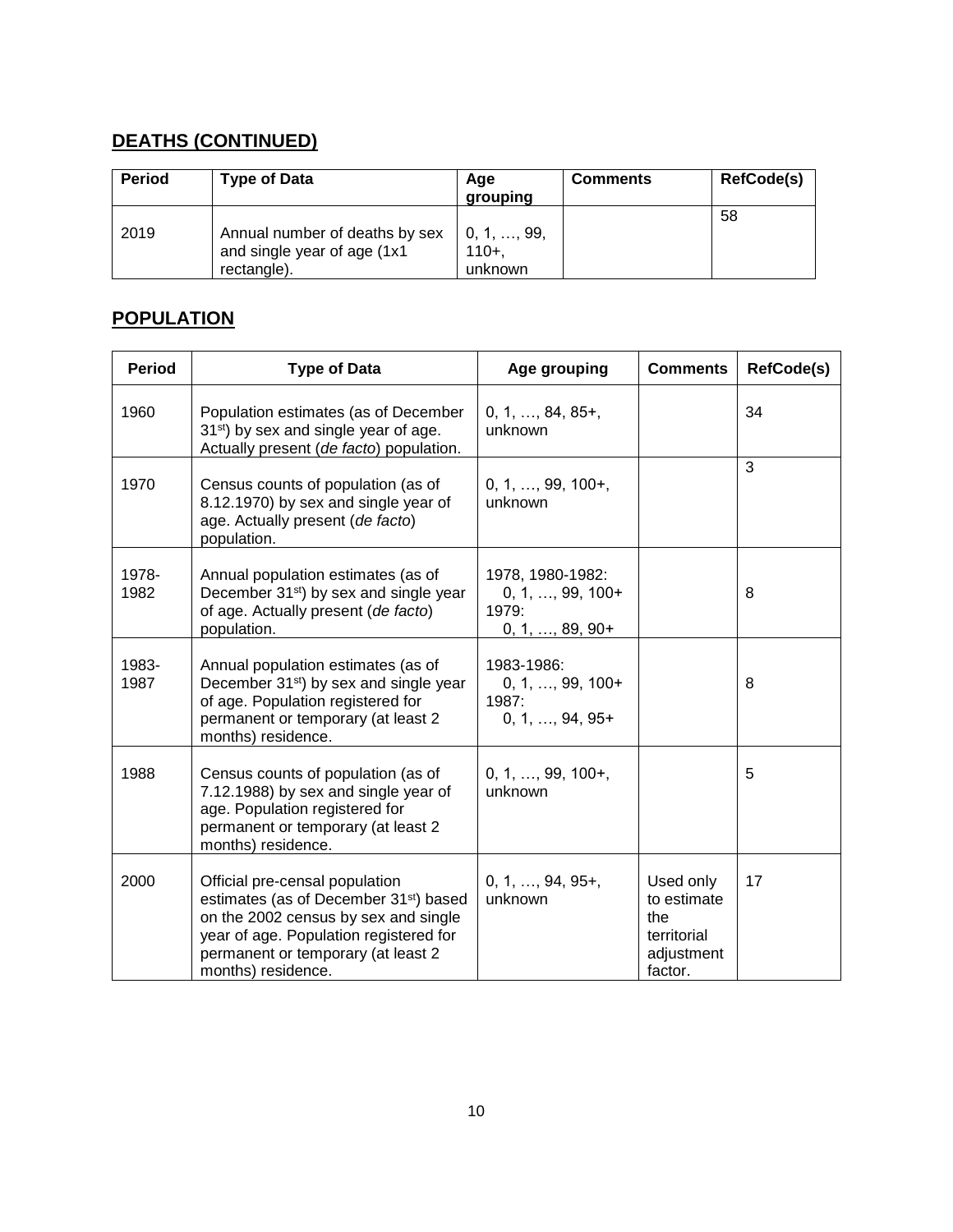# **POPULATION (CONTINUED)**

| <b>Period</b>    | <b>Type of Data</b>                                                                                                                                                                              | Age grouping             | <b>Comments</b>                                                                                                                                                      | <b>RefCode(s)</b>     |
|------------------|--------------------------------------------------------------------------------------------------------------------------------------------------------------------------------------------------|--------------------------|----------------------------------------------------------------------------------------------------------------------------------------------------------------------|-----------------------|
| 2000-<br>2010    | Annual pre-censal (2000-2002) and<br>inter-censal (2003-2010) population<br>estimates (as of December 31 <sup>st</sup> ) by<br>sex and single year of age. Usual<br>resident population concept. | $0, 1, \ldots, 99, 100+$ | Unpublished<br>estimates<br>produced by<br>Krzysztof<br>Tymicki (in<br>cooperation<br>with the<br>Główny Urząd<br>Statystyczny<br>(Central<br>Statistical<br>Office) | 35                    |
| $2011 -$<br>2019 | Annual official population estimates<br>(as of December 31 <sup>st</sup> ) by sex and<br>single year of age. Usual resident<br>population concept.                                               | $0, 1, \ldots, 99, 100+$ |                                                                                                                                                                      | 41, 47, 52,<br>53, 59 |

## **BIRTHS**

| <b>Period</b> | <b>Type of Data</b>                                                                                                      | <b>Comments</b>                                                                           | <b>RefCode(s)</b> |
|---------------|--------------------------------------------------------------------------------------------------------------------------|-------------------------------------------------------------------------------------------|-------------------|
| 1958-1970     | Annual counts of births by sex.<br>Currently present (de facto)<br>population.                                           | No adjustment has<br>been made for the<br>underestimation of the<br>number of live births | 25, 26, 27        |
| 1971-1994     | Annual counts of births by sex.<br>Population registered for<br>permanent or temporary (at least<br>2 months) residence. | Unpublished estimates<br>based on the official<br>adjustment of infant<br>deaths          | 27, 28            |
| 1995-2019     | Annual counts of births by sex.<br>Population registered for<br>permanent or temporary (at least<br>2 months) residence. |                                                                                           | 31, 43, 54,<br>56 |

## **BIRTHS BY MONTH**

**Type of data:** Annual live birth counts by month

**Period covered:** 1985-2019.

**RefCode(s):** 44, 45, 48, 57.